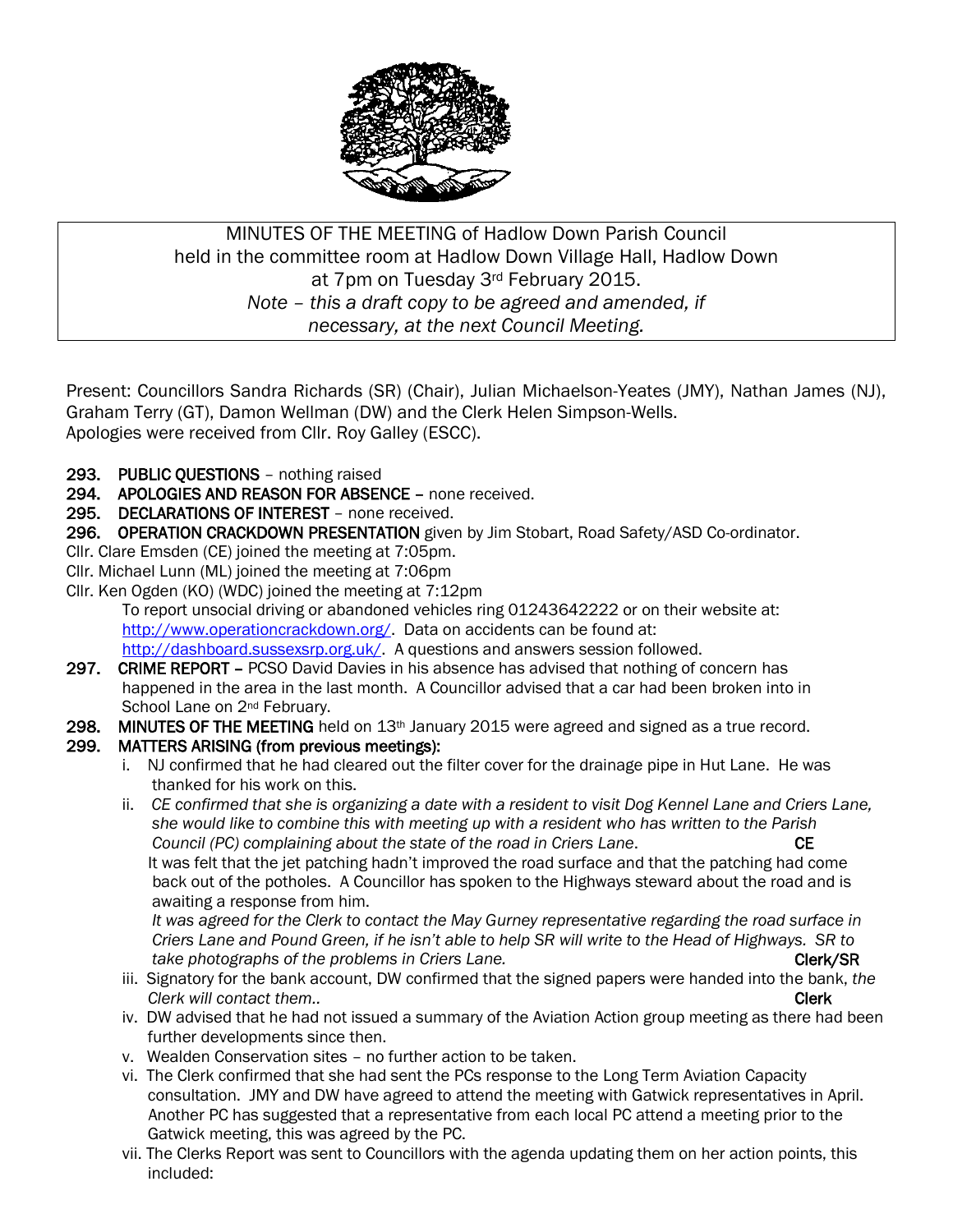- a. The Clerk has visited East Sussex Record Office and has liaised with church representatives over the ownership of the burial ground driveway and parking area. She is awaiting a letter from a previous churchwarden and will then write to the Land Registry for advice on the way forward.
- b. The website and Parish Magazine have been updated with JMY's details. CE advised that there was an error in the Parish Magazine, *the Clerk will arrange for this to be corrected.* Clerk
- c. There has been a delay in getting all of the work done on the fingerposts, the PC will be invoiced for the work that has been completed by the end of February. *Clerk to diarise for CE and NJ to undertake the quarterly review of fingerposts in the Spring.* The contract term of the **Clerk**

### 300. PLANNING:

# a. PLANNING APPLICATIONS:

 WD/2015/0009/FR – HASTINGFORD HOUSE, HASTINGFORD LANE TN22 4DY – Retention of tree house. The Chair opened the meeting for KO to make a comment.

 KO advised that he had received some complaints about the tree house. The PC have not received any complaints.

The Parish Council support the application.

- b. WITHDRAWN PLANNING APPLICATIONS: WD/2014/2423/FR – LAND AT HADLOW OAST FARM, CURTAINS HILL – Retrospective application for
- replacement gate access from field to A272. *It was agreed that the Clerk would contact planning before the next meeting to see if a further application has been submitted.* Clerk Clerk c. APPROVED APPLICATIONS:
- WD/2014/2524/F 3 SCHOOL LANE COTTAGES, SCHOOL LANE Single storey side extension.
- 301. REPORT FROM CLLR. KEN OGDEN WDC KO advised that he had questioned WDC over an incorrect minute. On Saturday  $7<sup>th</sup>$  February there is a meeting at Uckfield Civic Centre about the plans for parking in Uckfield. The dustcart workforce have complained about their conditions of work. He has asked questions about payment for the nitrogen testing at Ashdown Forest and he confirmed that so far £100,000 has been paid to Ecus for monitoring and testing and that in total £1 million has been set aside for the testing. KO gave the Clerk a list of the donations that have been made from his and Cllr. Buck's share of the Community Dividend Fund. KO updated the meeting on WDC's response to the Long Term Aviation Capacity consultation.
- 302. BANK RECONCILIATION: –for January 2015 was agreed and signed.

## 303. OTHER FINANCE MATTERS :

- i. Financial Regulations c/f to the next meeting. It was agreed that in future they would be reviewed every 2 years.
- ii. Request for grant from HDCC the Clerk advised that she had received a third quote for the design work for the new Community Centre, she has written to the Chair of the Committee with some questions about this and asking if the further quote will be sent, she has not so far received a response and it was therefore decided to c/f this item to the next meeting. It was agreed that the *Clerk would contact the Chair of HDCC for a response to her email.* Clerk **Clerk** The Chair updated the PC on the VAT rules regarding the PC's contribution to the design work.
- iii. Wealden Parish Remuneration Panel report on Parish Councillor Allowances the Clerk updated the PC on the new allowances. Notice to be put on the noticeboards.

## 304. REPORTS FROM COUNCILLORS (COUNCIL MATTERS AND OUTSIDE BODIES):

- i. Cllr. Graham Terry advised that a spring clean of the Village Hall is being undertaken on 20th Feb 2pm  $-$ 5pm and  $21^{st}$  Feb 10am – 1pm, any help would be gratefully received. On  $27^{th}$  February at 7:30pm there will be the combined AGMs of the Village Fayre, Village Hall, Playing Field and HDCC committees which he encouraged Councillors to attend. He had attended the Police Local Action Team meeting and there were 2 speed reduction initiatives that he would like to discuss at the next PC meeting.
- The Chair opened the meeting to KO to comment on this item. KO advised that in Maresfield they are changing the speed in the 40mph areas to 30mph and in the 30mph areas to 20mph. It is costing £5000 per sign. Cameras being linked to automatic number plate reduction was also discussed.
	- ii. Cllr. Nathan James advised that the Playing Field Committee are in discussion with Buxted Cricket Club regarding the occasional use of the Playing Field and about them helping with maintenance costs. He had received reports from villagers regarding ice and the gritters and highlighted particular concern on the A272 at the top of Tinkers Lane and at the brow of the hill opposite the entrance to Little England Farm.
	- iii. Cllr. Michael Lunn updated the PC on the Wealden District Association of Local Councils (WDALC) meeting. The police are restructuring over the next 5 years and frontline services will be cut, they will be looking at a different way of policing over the next few years. There was also a presentation at the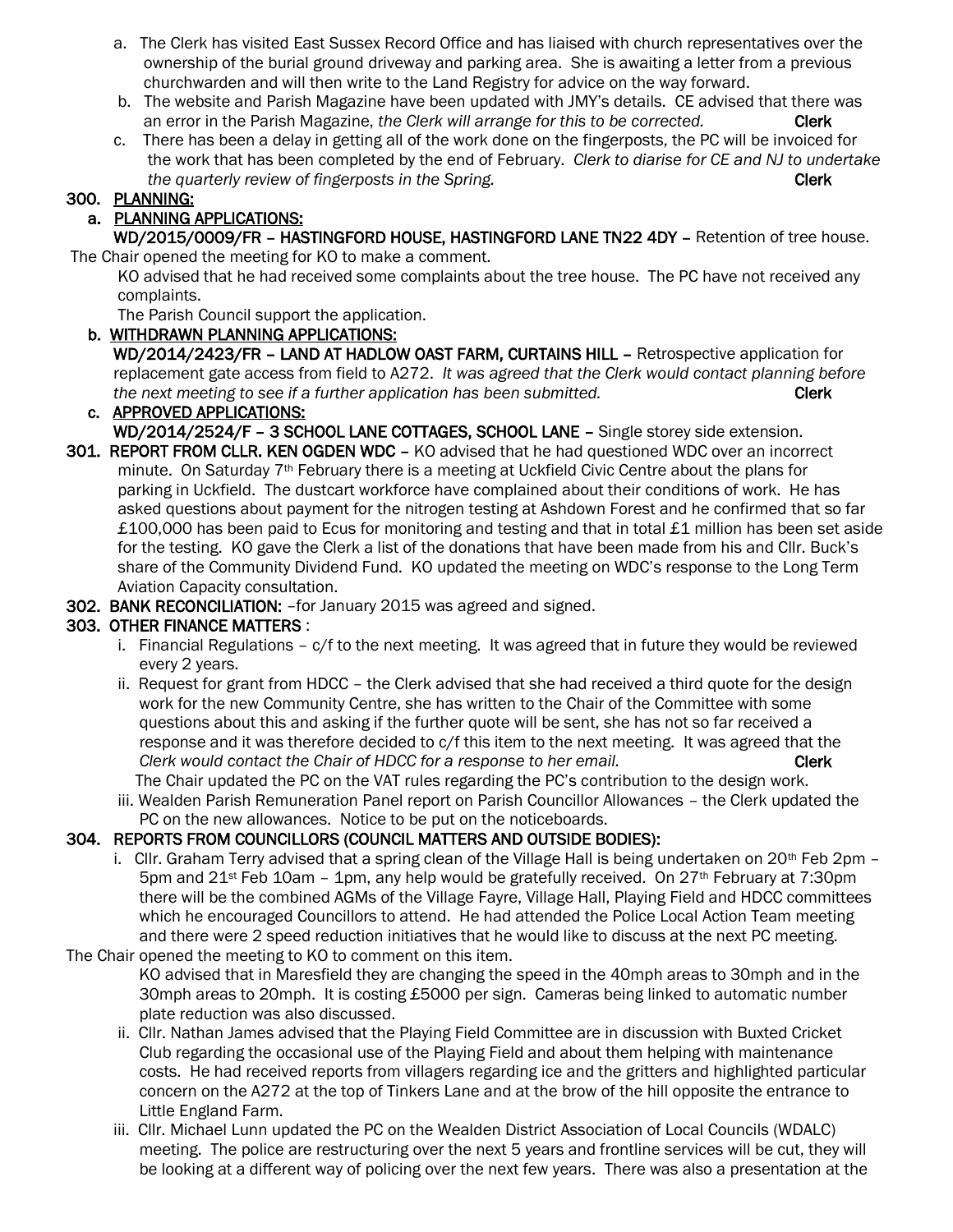meeting on road safety across WDC.

 ML confirmed that the development of SANGS at Walshes Manor, Crowborough has been approved and the one at Ridgewood in Uckfield is due to be discussed. The Chair asked when the PC should put in their application for the Village Hall to be a SANGS windfall. ML and KO both confirmed that they are continuing to push for this at WDC and the Head of Planning has confirmed that it will be included in the SANGS windfalls for Ridgewood.

 iv. Cllr. Clare Emsden reported that the two gullies at the bottom of Waghorns Lane are still blocked. The Clerk has asked Highways to arrange for them to be unblocked. The Clerk has been informed that at the top of Tinkers Lane, on Main Road, that the camber of the road is causing a problem with flooding however if this was changed more water would then travel down Tinkers Lane. They will continue to work on the flooding problem there. *The Clerk will contact Highways regarding the gully opposite Tinkers Lane.* Clerk

 With regard to the problem in Wilderness Lane, in about 2-3 weeks' time, Highways will try and find the pipe that has been highlighted to them and if they locate it they will rod it out.

 At Mayfield Flats there are some broken drains which as they are broken at the bottom, the jetter cannot clear them out, Highways will undertake some work on these however no date has been given. They are also looking to take action against the landowner who has been discharging from his land. The *Clerk will contact Highways regarding the outstanding gulley clearing on the A272.* Clerk The Clerk has contacted Highways requesting an update on all outstanding highways issues. The A272 will be closed for resurfacing work on 16/2 for 1 week. The *Clerk will advise DW of contact details to report any problems with the work.* Concern was expressed over the use of rural roads *during the resurfacing.* Clerk **Clerk** *Clerk* 

- 305. NEW COMMUNITY CENTRE SR confirmed that she had attended the recent HDCC meeting. The Clerk has looked into questions raised about VAT. There is zero VAT rating on new builds for village halls and the Clerk has suggested that HDCC take advice from AirS (Action in Rural Sussex).
- 306. EMERGENCY RADIO it was highlighted that the emergency radio had needed to be moved and that control checks were no longer being undertaken by WDC . It was agreed to keep it and store it in the emergency team's cupboard in the ladies toilet.
- 307. PARISH ASSEMBLY the PC identified new residents that they were aware of that could be sent a personal invite to the Parish Assembly. The Clerk will check that the Sussex Police Commissioner can still attend.
- 308. ELECTIONS the Clerk handed out details of key dates for the election process. One councillor advised that he will need to step down if he has to move away from the village.
- 309. RISK ASSESSMENTS the completed quarterly risk assessments were given to the Clerk, *she will contact the Playing Field committee about the rubber matting around the trees.* Clerk
- 310. HIGHWAYS GT advised that he had driven the Highways steward around the village and had highlighted problems, however no work has been done since then. He has contacted the steward requesting an update *and will follow up with him about the potholes in School Lane and Stocklands Lane.* GT Potholes in Nursery Lane were highlighted, the *Clerk will contact Highways*. Clerk
- 311. BROADBAND an article went on the website and on Twitter asking villagers to contact SR with any problems they are having with broadband. It was agreed for *SR to write to Charles Hendry MP regarding the problems, NJ to check broadband speed and advise SR of figures.* SR/NJ SR/NJ

# 312. CLERK'S MATTERS:

- i. Hours agreed and signed. The Clerk confirmed how much time she had spent on Twitter in January.
- ii. Road sweeping the Clerk confirmed that WDC mechanically sweep the main roads around Hadlow Down every 12 weeks and requested that Councillors inform her of any areas where they feel this isn't happening.

## 313. ACCOUNTS FOR PAYMENT: the following payments were agreed and cheques were signed:

- i. Helen Simpson-Wells. Salary £905.42 includes £22.50 mileage, £620 already paid by standing order, therefore cheque raised for £285.42.
- ii. The Society of Local Council Clerks £96.86 subscription.
- iii. Compact Cutting £288 hedgecutting and path clearing.
- iv. Wealden District Council £357.54 dog and litter bin emptying.

## 314. CORRESPONDENCE RECEIVED:

- i. ESCC Shaping the future of our countryside access survey *the Clerk will respond advising that the PC don't want cutbacks.* Clerk and the contract of the contract of the clerk clerk clerk clerk
- ii. The Clerk advised that she had received correspondence from a resident complaining about Highway's gritting and the number of accidents that have occurred. The Clerk has liaised with Highways and has highlighted the A272 near Five Chimneys Lane and the A267 at Mayfield Flats. Highways have requested that the gritter drivers pay particular attention to wet patches on the A267 and A272 and